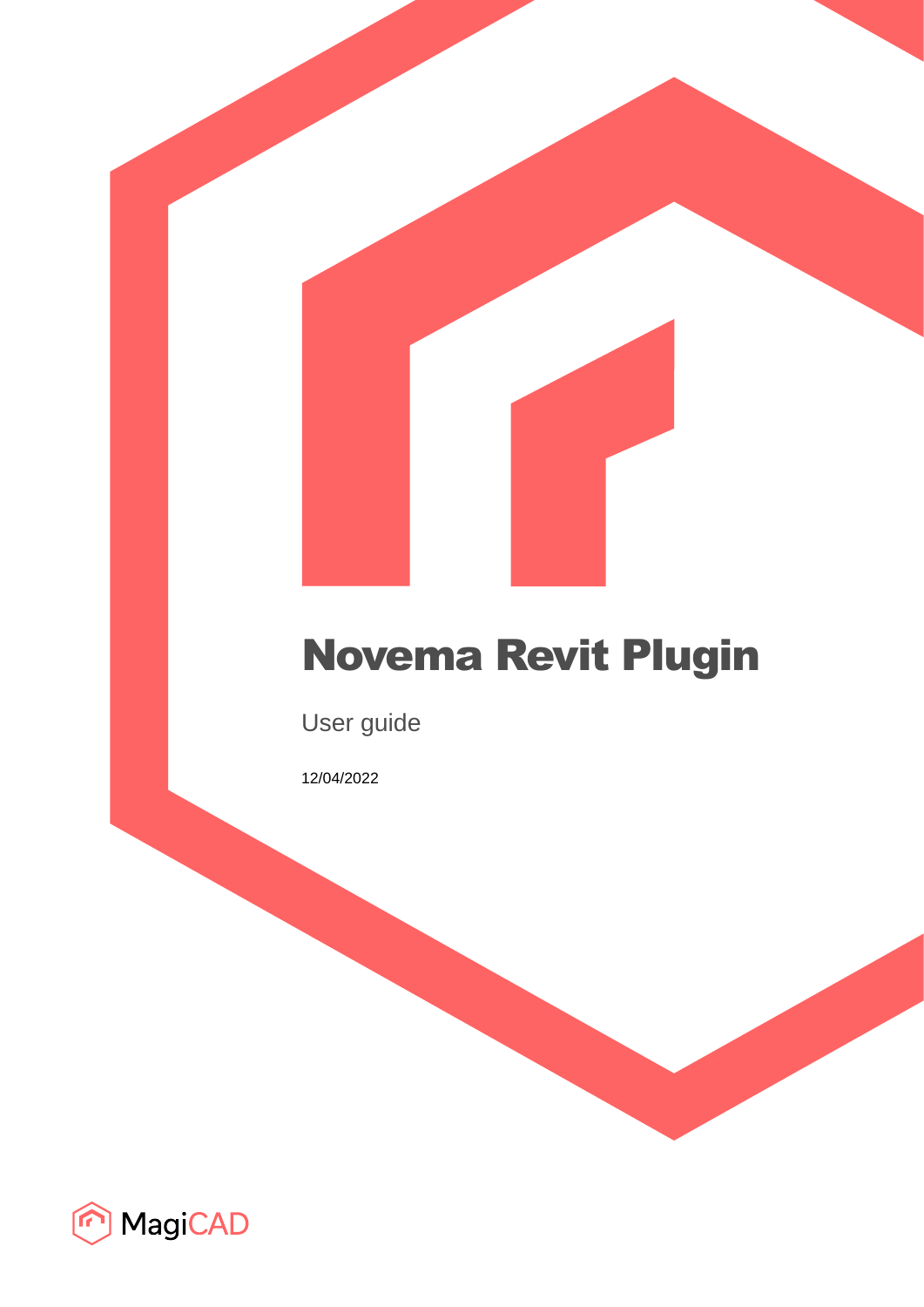

# **Content**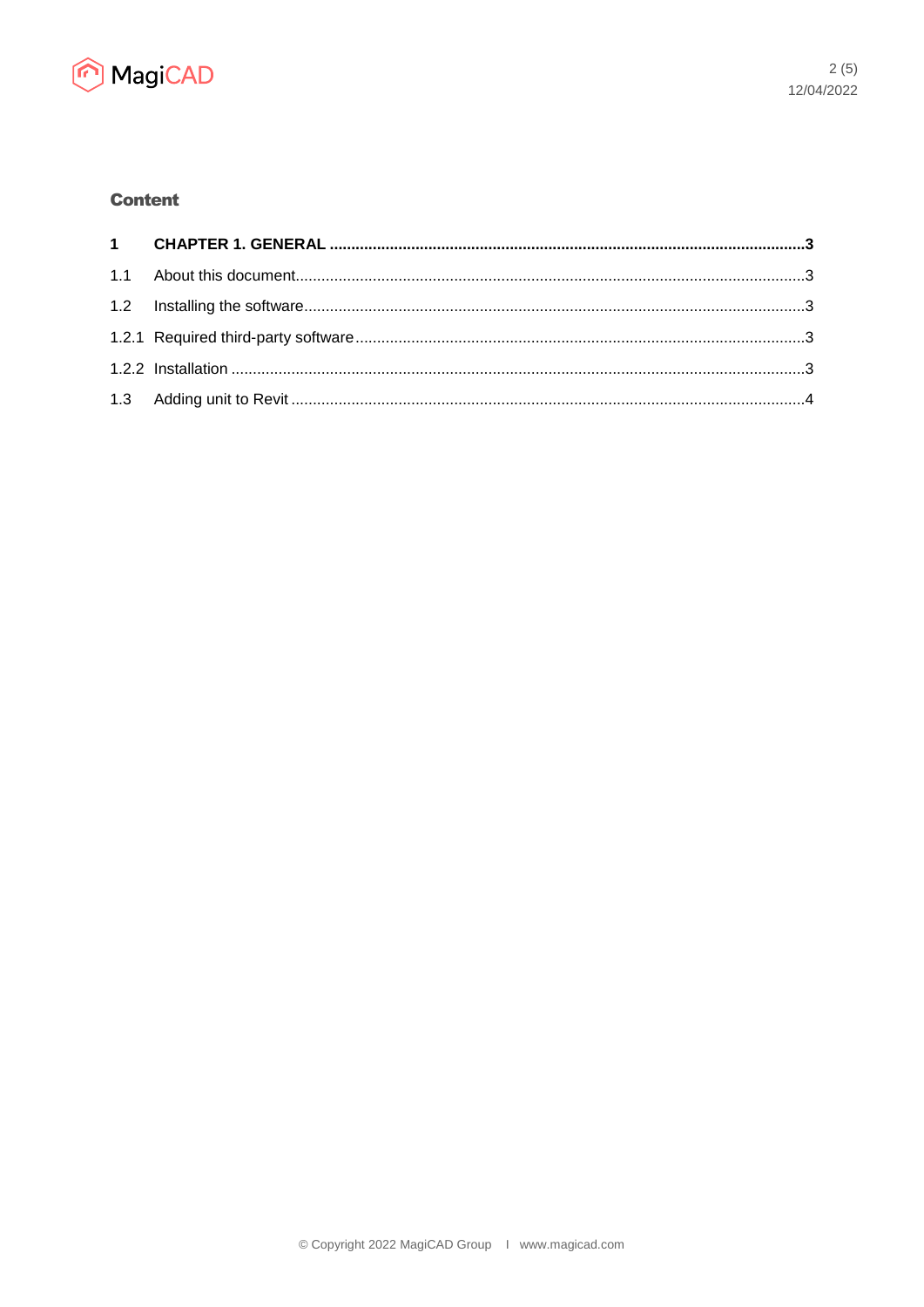

## 1 Chapter 1. General

## 1.1 About this document

This document contains instructions on using Novema Revit plugin.

The purpose of the plugins to add Novema air handling units selected with Novagg dimensioning program into MagiCAD for Revit or Revit project and drawing.

#### 1.2 Installing the software

#### 1.2.1 Required third-party software

Revit

• Revit 2018 - 2023

MagiCAD (optional)

- MagiCAD for Revit 2022 (with Revit 2018 2022)
- MagiCAD for Revit 2023 (with Revit 2019 2023)

#### 1.2.2 Installation

Novema Revit plugin can be used without Novagg program. It is assumed that user has received .nvcd -file from some Novagg user.

Administrator privileges are recommended for installations.

Install Novema Revit plugin.

64-bit installation package can be downloaded from:

<https://portal.magicad.com/download/ProductSearch?searchStr=Novema&categoryId=3>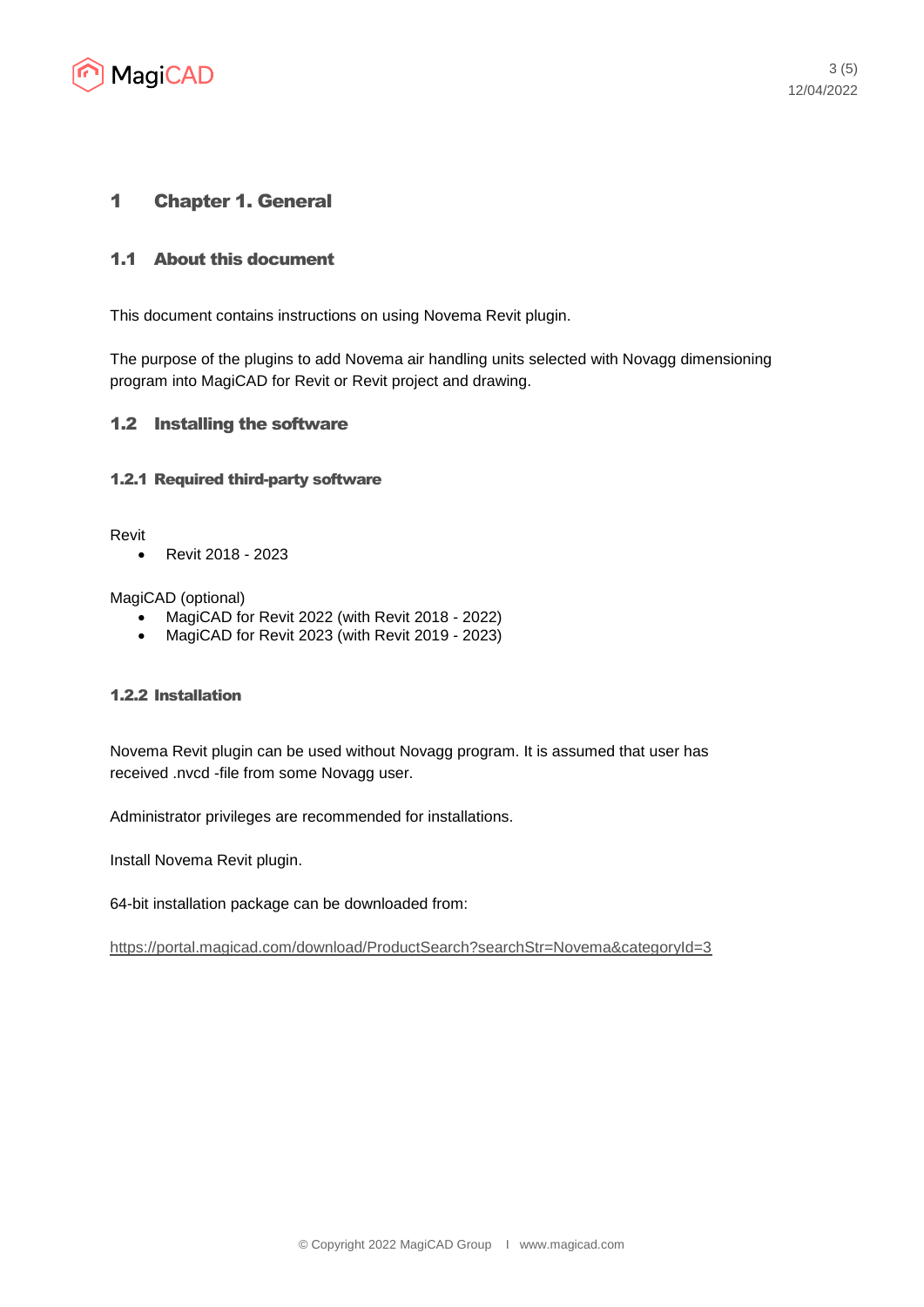

### 1.3 Adding unit to Revit

If you have the newest Novagg version, you may create Revit-file with the newest Novagg version.



Note, that .nvcd-file will contain only one unit. In this case it would be unit number 2 because it is selected.

| <b>Export to Revit</b> |                |                            |                  | $\mathbf{x}$                 |
|------------------------|----------------|----------------------------|------------------|------------------------------|
| Number                 | Name           | Status                     | Calculated       |                              |
| 1                      | 1              | Other                      | Yes              |                              |
| $\overline{2}$         | $\overline{2}$ | Other                      | Yes <sup>-</sup> | $\mathbf{\infty}$<br>e       |
| View<br>$G$ 3D         |                | C 2D, front C 2D, left end |                  | -Layers-<br>Block layer name |
| $C$ 2D, top            |                | C 2D, back C 2D, right end |                  | Block layer name             |
|                        |                | Save as NVCD               |                  | Cancel                       |

*1.* Select *Add-Ins* ribbon tab and *Air Handling Unit* ribbon button